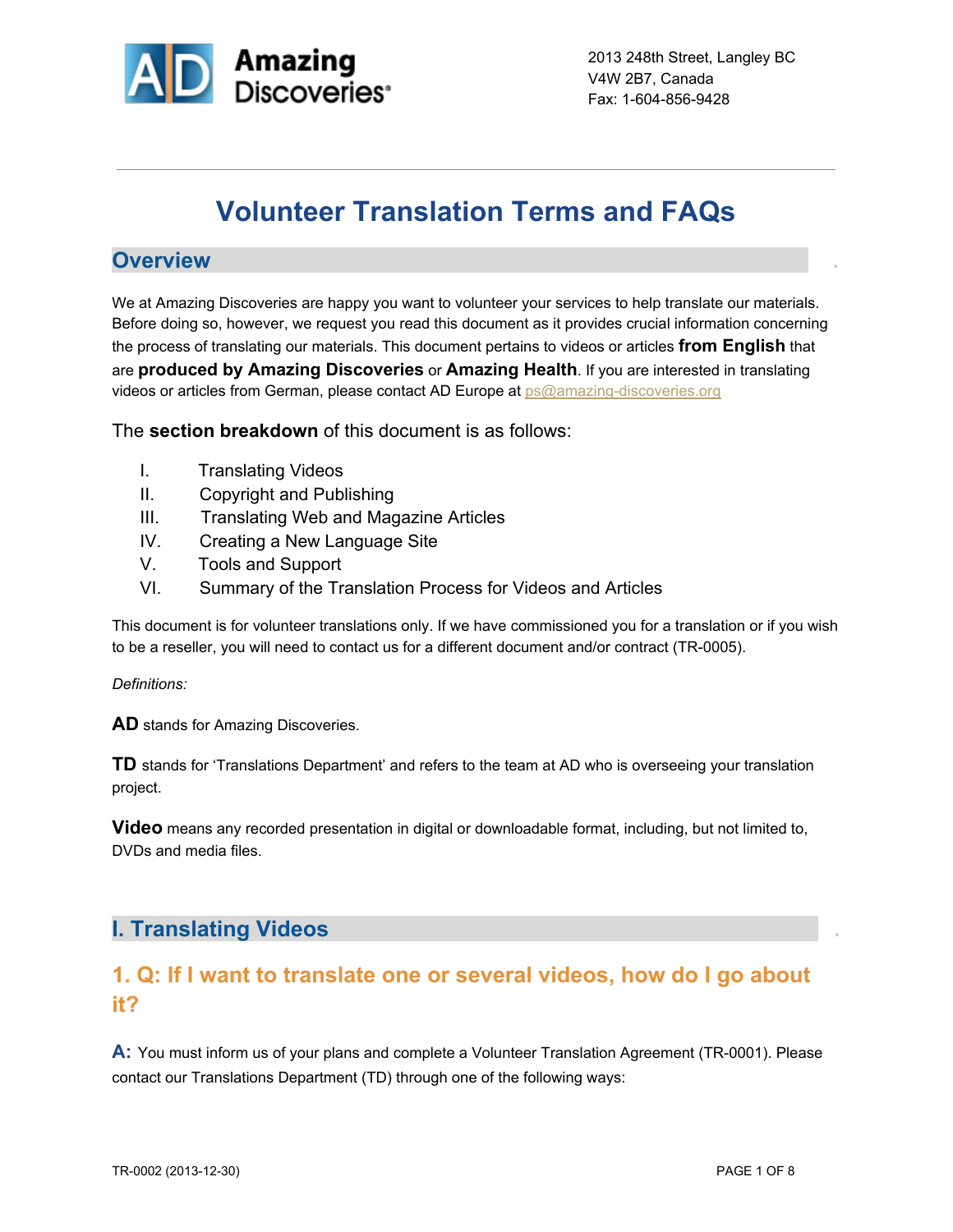

**Email:** translations-ready-to-start@amazingdiscoveries.org

**Phone: 1-866-856-9457** 

**Mail**: Translations Department

PO Box 3140

Blaine, WA 98231

Please consult us before starting work to verify that a translation isn't already done or in progress. The TD will check your request against current work being done and determine the scope of the work. This way, two people are not translating the same video in the same language. There may also be a translation team already working on the title you are requesting. If this is the case, we may put you in contact with the translation team leader, so that you can add your work / effort to the project.

Below is a list of video series that we consider high priority for translating into other languages. However, if you have another video in mind, we will happily consider it.

- *Life at its Best*
- *Genesis Conflict*
- *Reformation Rekindled*
- *Total Onslaught*
- *Total Transformation*
- *● Repairing the Breach*

Note that **only published videos produced by AD** are considered for translation. This means we do not authorize translations from live stream videos or unpublished works. We can only give you permission to translate our own materials.

#### **2. Q: How do I stay informed about translation projects?**

**A:** If you have any questions, we encourage you to email us at

translations-ready-to-start@amazingdiscoveries.org. We also recommend registering with our translations blog, which will keep you updated regarding new transcript releases, new videos published for translation, and more.

To register for our translations blog, go to [http://ubuntu.amazingdiscoveries.org/translations/](http://www.google.com/url?q=http%3A%2F%2Fubuntu.amazingdiscoveries.org%2Ftranslations%2Fwp-login.php%3Fredirect_to%3D%2Ftranslations%2F&sa=D&sntz=1&usg=AFQjCNF1z3jQahi5wnhZZr4RW44zKKlwFQ)

- anyone can register for the blog
- new accounts are approved by the TD before you can access the blog. You will be emailed a password once we have verified your request
- you can leave comments for the TD directly on the blog

Visit our translations website at http://amazingdiscoveries.org/translations to get helpful information and stay up to date on AD's translation work.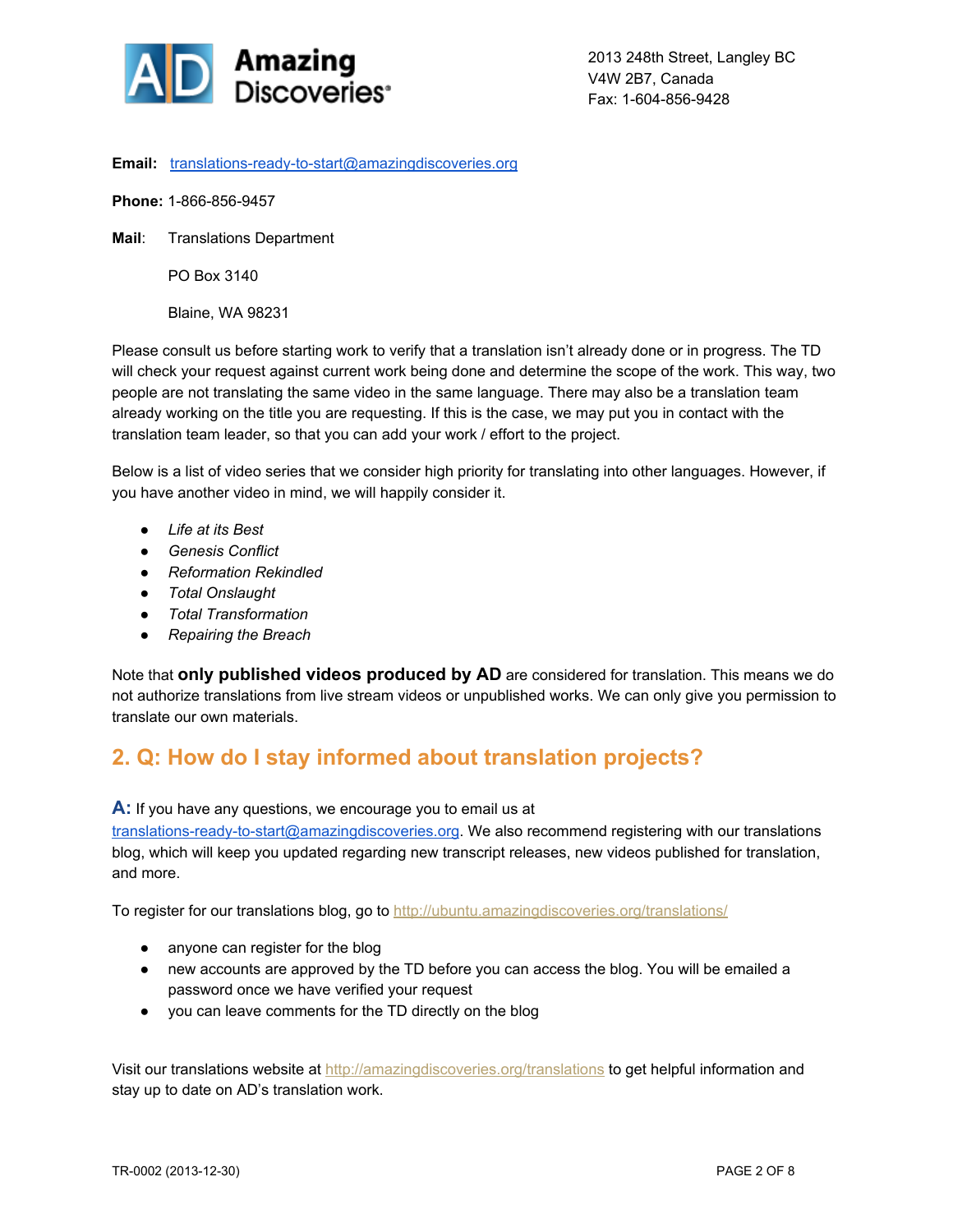

## **3. Q: Are transcripts available to start my project and how do I obtain them?**

**A:** Many transcripts are already available and ready for the translator use. A list of available transcripts and instructions on downloading the one you need off our server can be found on our translation blog. Be sure to register on the blog before commencing your work so that you can obtain the most up to date information to help you with your work.

## **4. Q: Are there any requirements for the person chosen as the translator?**

**A:** We prefer that the person translating the text be a native speaker of the language of translation, whenever possible. This will ensure that the translation is as natural as possible.

#### **5. Q: What kind of proofing is required?**

A: To ensure accuracy, we request that you have at least one independent, native-tongue proofer check over your completed work. Since our primary language is English, it is difficult for us to determine accuracy of the translation. It makes more sense for you, the translator, to arrange proofing of your own work and to make the corrections before sending the finished video to AD.

**Important:** Because many of our videos contain complicated scientific and theological terms, it is recommended that your proofer(s) have some specialized knowledge in the field discussed in the presentation. Somebody with a science and/or theological degree would be ideal.

## **6. Q: Do you have any requirements for naming and numbering the videos?**

**A:** Yes. Regarding naming, we ask you to translate the series title, as well as to translate the individual video title. For numbering, we ask you to stick with our video series numbers, but we require you to add the 2letter country code signifying the translation language at the end. If you are unsure of the country code, check this **ISO 3166-1** [–standard.](http://www.google.com/url?q=http%3A%2F%2Fwww.iso.org%2Fiso%2Fhome%2Fstandards%2Fcountry_codes%2Fiso-3166-1_decoding_table.htm&sa=D&sntz=1&usg=AFQjCNFAhdrykTR-4HYhpp5xOJLcK8dg-Q)

Here is an example from *Total Onslaught* in Spanish: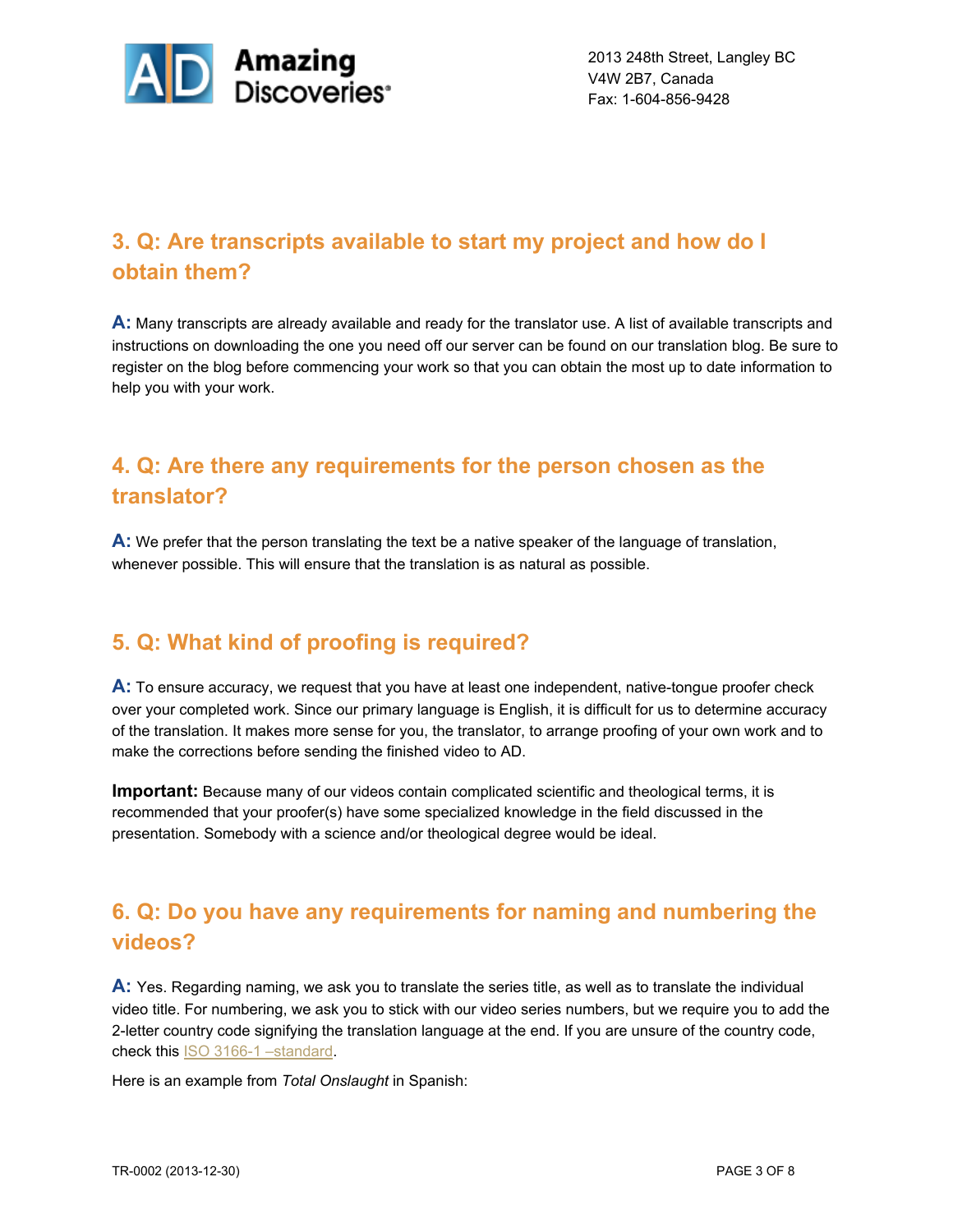

#### **201 Just Another Man → 201ES Simplemente Otro Hombre**

Whether you're distributing hard or digital copies of videos from English or German originals, the titles need to reflect the original naming and numbering system.

### **II. Copyright and Publishing .**

#### **1. Q: Under what license do I publish my work?**

**A:** We require you to publish your work under the Creative Commons license Attribution-Non-Commercial-No Derivatives. If you and/or others wish to redistribute your work for free, the license requires you to comply with these three conditions:

- 1. you attribute the credit back to AD
- 2. you do not make a profit on the translated works
- 3. you do not modify the original content of the work

Our copyright policy is necessary to ensure the information is going to be freely available for all time, since the goal of our ministry is to reach as many people as possible. As such, AD reserves the right to use the translated work on our own website and/or other ministry purposes, and to have the capacity to grant permission to others to make use of them. It also means we have automatic permission to reproduce the video should it ever become unavailable in that language. We would simply like the translated work to be used to its full potential.

## **2. Q: If there are any profits from translated publications we have sold, does AD require a royalty?**

#### **A: AD does not authorize the translator to sell the translation under any conditions unless agreed to beforehand.** You may only copy and give away the translation for free since our ministry desires to reach as many people around the world as possible.

If you wish to become a commercial distributor of your translations, you will be required to sign a [Reseller](https://docs.google.com/a/amazingdiscoveries.org/file/d/0B6AJmRdzbAU5ZUxZT1VJQkZOd0U/edit) [Contract](https://docs.google.com/a/amazingdiscoveries.org/file/d/0B6AJmRdzbAU5ZUxZT1VJQkZOd0U/edit) (TR-0005) with different terms and obligations. Royalties would be payable to AD. Contact us if you are interested in further details.

## **3. Q: If I translate something for AD, do I have permission to publish it on my own website or other websites as well?**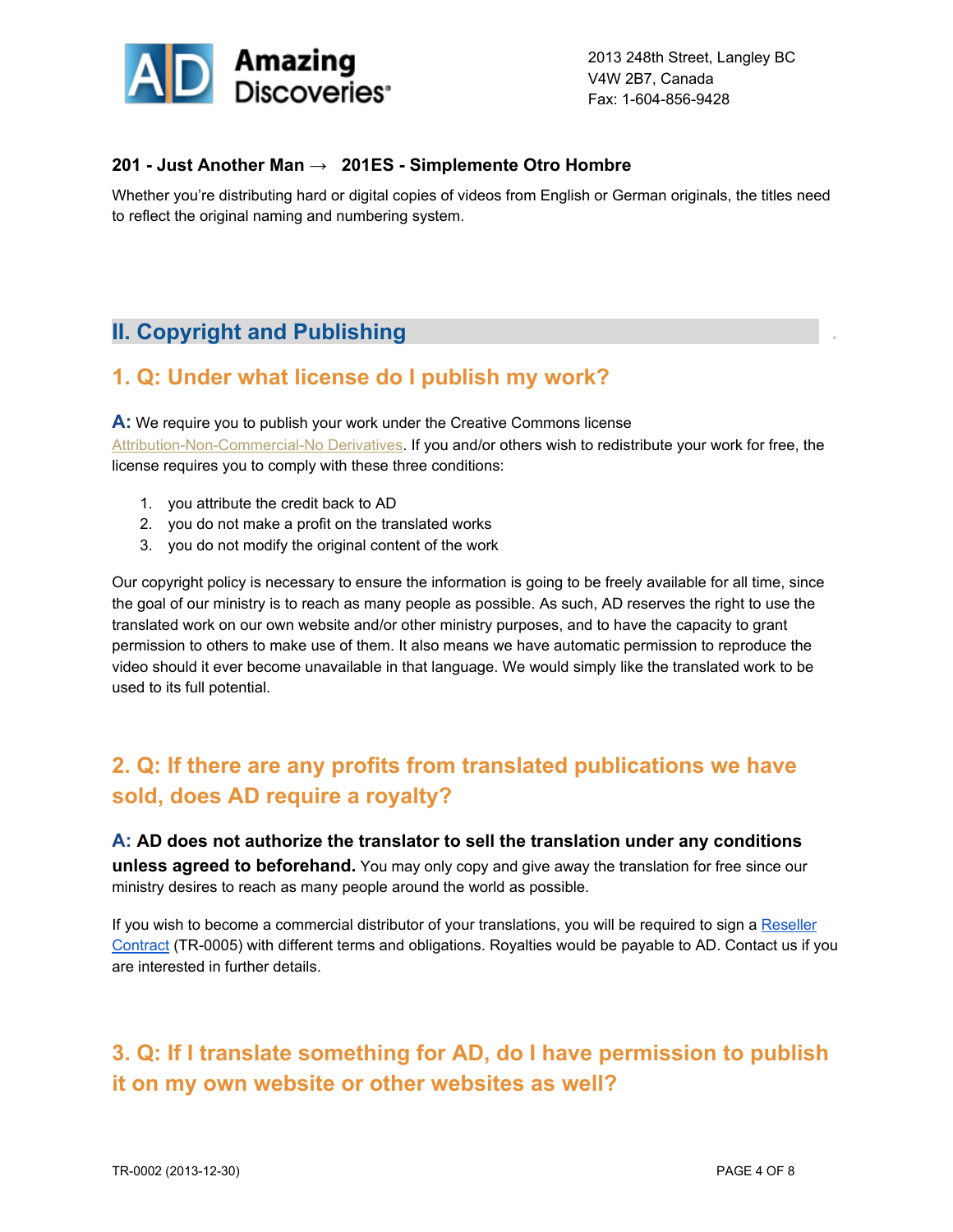

**A:** If you would like to publish the finished work on your website, you must include the name of the original author in the description, and you may also include your name (name of translator) in the description on your website. We also request a link back to AD's website: [http://amazingdiscoveries.org/](http://www.google.com/url?q=http%3A%2F%2Famazingdiscoveries.org%2F&sa=D&sntz=1&usg=AFQjCNHLsqfViCqmzQZLUI8vg8OnplYUFg) Refer to section II.1 and II.4 for more information on publishing and credit to the translator.

## **4. Q: Am I allowed to add additional material into the translated work or delete certain material, whether subtitle text or video?**

**A: Absolutely not.** Any subtitle text or voice-over that is different from the original content on the video **cannot** be added to any translated video without written permission from AD. In the same way, no content may be deleted. This also applies to the introduction and/or end credits. We want the translated work to remain as faithful as possible to the original work, which means **no tampering of any kind**. Please note that we do not permit the addition of separate intro credits featuring the translator or his/her ministry. If the translator would like to list himself/herself as the translator, he or she may do so as a subtitle to appear in the opening credits **only**, featuring **name only** no email. A year date may be included if desired. For example:

Translated by: James Vernon, 2013

See Section III.2 for our policy on using graphics.

## **5. Q: Are there any rating regulations that I need to pay attention to?**

**A:** Each country has its own specific guidelines for rating DVDs. If you are planning on making DVDs available for free in your country of translation, you should research the requirements of your particular country in regards to labelling laws for educational films such as the ones produced by Amazing Discoveries. You may find out more information about your specific country here: [http://en.wikipedia.org/wiki/Motion\\_picture\\_rating\\_system](http://www.google.com/url?q=http%3A%2F%2Fen.wikipedia.org%2Fwiki%2FMotion_picture_rating_system&sa=D&sntz=1&usg=AFQjCNHd2sL0BtBHn9kc7FO7xl0jR4czJg)

### **III. Translating Articles from our Website and/or** *Faith on the Line* **Magazines or a Book.**

## **1. Q: I would like to translate articles from your website or** *Faith on the Line* **magazine or one of your books. How do I go about it?**

**A:** You will need to inform us of your plans and get permission from us before you start. Please contact our Translations Department at translations-ready-to-start@amazingdiscoveries.org with the article(s) or book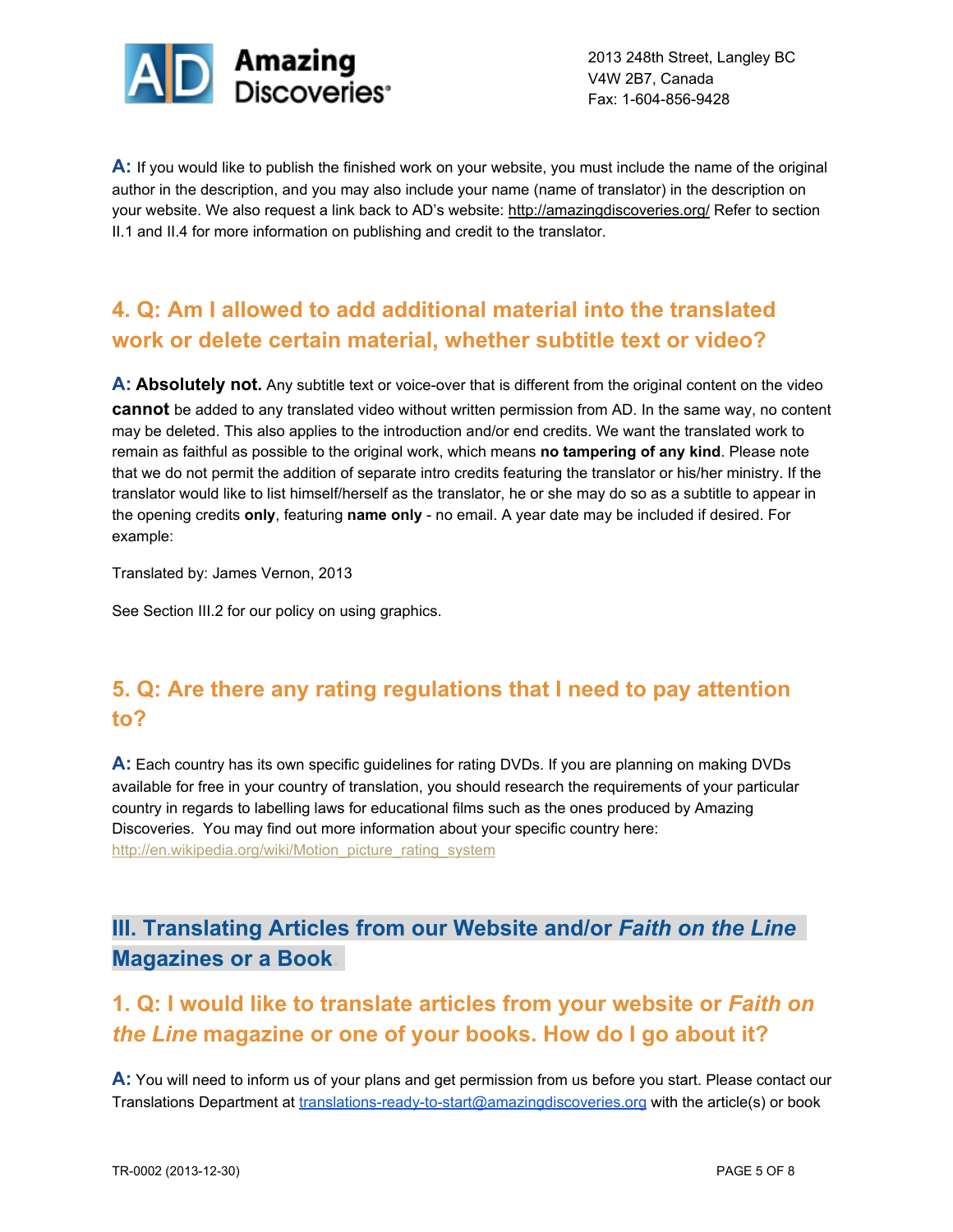

you would like to translate. Like with video translations, we ask for at least one independent, native-tongue proofer to check your work. Upon completion of our translated article, we ask you to send us a Word or text file for our records and so we can put it directly on our site. We will also link from our site to wherever the translated article is posted.

**If translating a book**, we will need to know your intentions if you are planning on selling it or giving it away for free. If selling, you will need to also sign a Reseller Agreement. We will provide you with a digital version of the English text for your use.

**Note:** Not all the articles on our website are written by AD authors, and therefore, we may not be able to grant permission to translate. In this case, you would need to get permission from the original author. It is important that you contact us about translating any of our articles so we can ensure that we can grant permission.

## **2. Q: Do I use the same pictures on your website or** *Faith on the Line* **magazine in the translated article?**

**A:** Please **do not use** images from our articles without consulting us on the copyright ownership of the images. If you are using your own images, please have them approved by us first.

**If translating a book**, we will provide you with the original English text, as well as all images that belong with the book, so that it can be as similar as possible to the English original. You will need to contact the Translations Department at translations-ready-to-start@amazingdiscoveries.org for this.

## **3. Q: I have found a video/article/book in another language that has clearly been translated from an original AD publication, but it is not listed on your website. What should I do?**

**A:** Please contact the TD about your discovery as we need to know which of our materials have been translated so that we can include them on our website. You can reach us at translations-ready-to-start@amazingdiscoveries.org. Since our translation procedures are still in process of being solidified, there may be finished projects that the TD does not know about, or there may be uncommissioned translations that did not get our approval. Either way, we would like to know so we can add them to our library.

#### **IV. Creating a New Language Site .**

**1. Q: I am a web developer who speaks English and a language that doesn't have a website of your translated articles. Can I help you**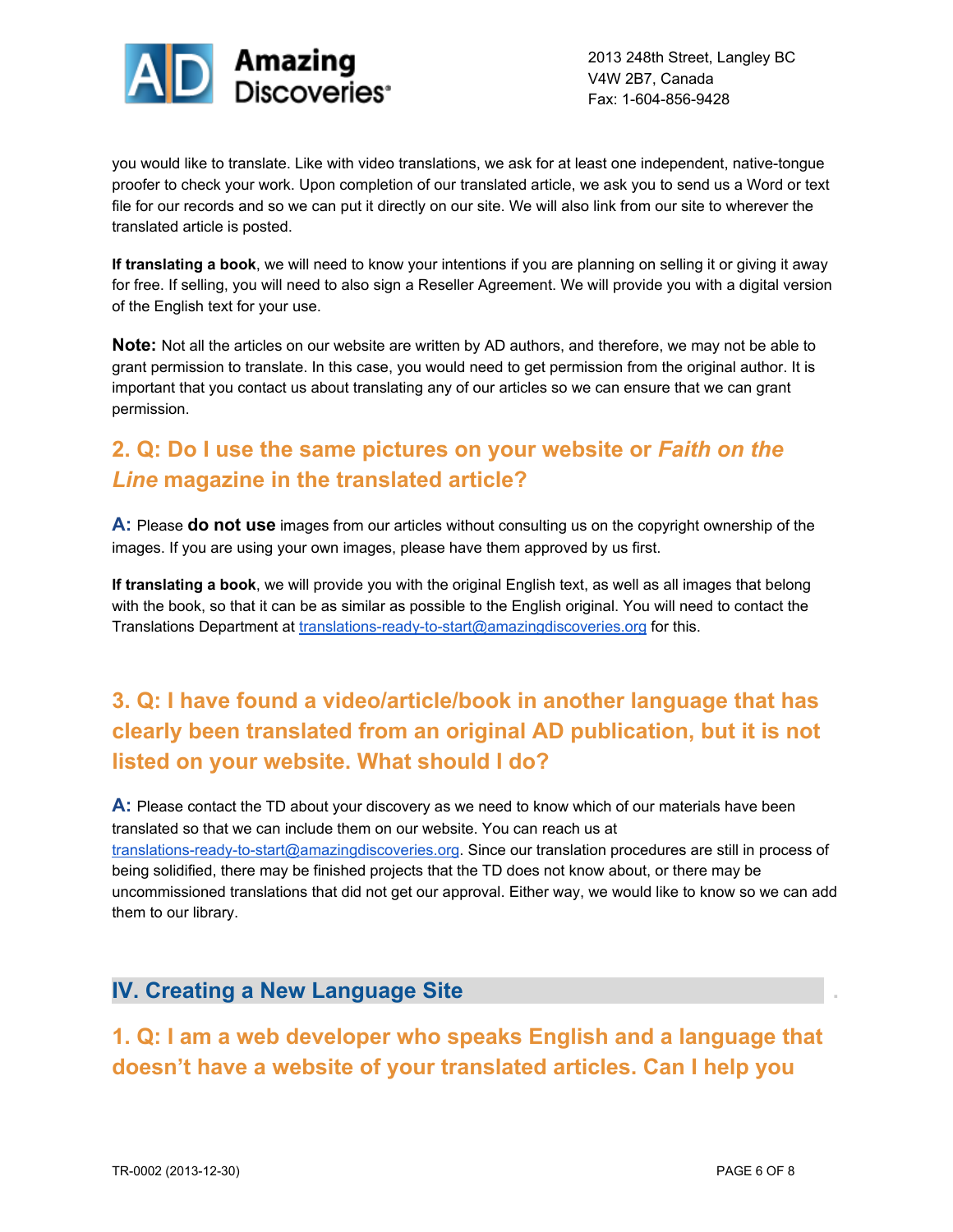

#### **create a website for this language?**

**A:** Yes, we would greatly appreciate your help. Please contact our Translations Department at translations-ready-to-start@amazingdiscoveries.org.

## **V. Tools and Support .**

## **1. Q: Can AD send me copies of all their material so I can begin translation?**

**A:** All of our presentations are available on our FTP server where we have videos, transcripts, and covers available for the translator's use. Powerpoints are also available upon request for translators wishing to translate the slides themselves. You will get this information after your Volunteer [Translation](https://docs.google.com/a/amazingdiscoveries.org/document/d/1qFzIuZbkrPAvjolWZWlJHUGgndBKmrD8cEMEnzUYF34/edit) Agreement is completed. Contact translations-ready-to-start@amazingdiscoveries.org for FTP details. For translations from German, contact ps@amazing-discoveries.org.

These resources are **not** allowed to be shared or published. They are released solely for the purpose of making translations.

#### **2. Q: How do I add subtitles to the new language video?**

**A:** If you are not familiar with captioning software, we can provide a tutorial done by one of our volunteers that will introduce you to subtitle edits.

#### **VI. Summary of the Translation Process for Videos and Articles**

Here is a step-by-step summary of the procedures if you want to translate a video/article from AD:

- 1. Translator contacts AD and undergoes approval process
- 2. Once we've received the filled-out Volunteer [Translation](https://docs.google.com/a/amazingdiscoveries.org/document/d/1qFzIuZbkrPAvjolWZWlJHUGgndBKmrD8cEMEnzUYF34/edit) Agreement (TR-0001) and approved it, translator can start the assignment
- 3. Translator obtains the necessary material to begin work on the project
- 4. Translator arranges for the work to be proofread by at least one other person who speaks the language of translation fluently, one who is fluent in English and, if possible, one who is familiar with scientific and/or theological terms depending on the video/article being translated
- 5. Translator sends the completed presentations **as they are finished** to AD. This means you do not have to wait to send us the entire series – you can send us the individual videos one by one. Please discuss with us regarding the format in which to send your completed work - we prefer MP4 files.
	- For videos, "completed presentation" means the finished work with either embedded subtitles or voice-over, the translated title of the video, a short description for ADTV in the new language (as shown [here,](http://www.google.com/url?q=http%3A%2F%2Famazingdiscoveries.tv%2Fmedia%2F113%2F201-just-another-man%2F&sa=D&sntz=1&usg=AFQjCNGyBZIaauTOeIAT-keiMhL8JfSotg) on the right-hand side), the translated transcript in text format, the translated DVD covers, and the translated name of the series (if changed). If you are not able to provide